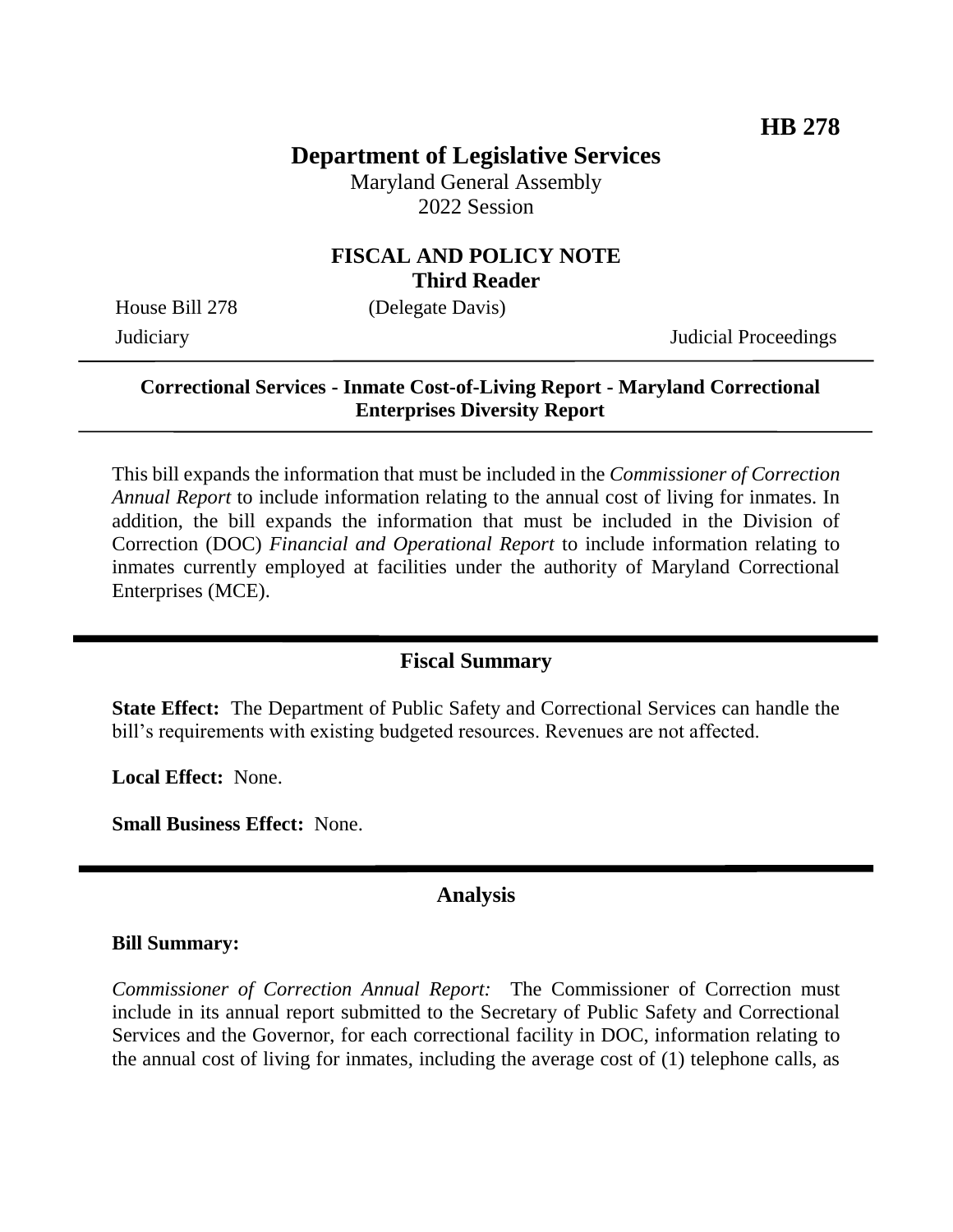specified; (2) video calls; and (3) items available for purchase at the commissary, including feminine hygiene products, toiletries, and medications.

*Division of Correction Financial and Operational Report:* The annual complete financial and operational report of MCE and the MCE revolving fund that DOC submits to the Governor, the Secretary of Public Safety and Correctional Services, and the Secretary of Budget and Management, must list the race, age, and sex of inmates currently employed at facilities under the authority of MCE, disaggregated by job classification and wage scale.

## **Current Law:**

*Commissioner of Correction Annual Report:* By October 31 of each year, the commissioner must submit an annual report to the Secretary of Public Safety and Correctional Services and the Governor that states, for each correctional facility in DOC:

- its expenses, receipts, disbursements, condition, and progress;
- the number of inmates and each inmate's age, sex, race, place of birth, and conviction, crime, and term of confinement;
- the number of inmates who escape, are pardoned, or are discharged;
- the job classifications for inmate labor in each department and facility under DOC's control;
- the daily wage scale at each prison for each job classification under DOC's authority;
- the total number of inmates currently employed at facilities under DOC's authority, disaggregated by facility; and
- any remarks and suggestions the commissioner considers necessary to advance the interests of the correctional facility.

The commissioner must also submit with the report an accurate, detailed statement for all receipts and disbursements to DOC during the year. The commissioner must verify the required report and statement. The Governor must submit to the General Assembly the required report and statement and any recommendations that the Governor considers expedient.

*Division of Correction Financial and Operational Report:* Annually, DOC must submit a complete financial and operational report of MCE and the MCE revolving fund to the Governor, the Secretary of Public Safety and Correctional Services, and the Secretary of Budget and Management. The report must:

be in the same general form as a report by DOC on its operations and programs;